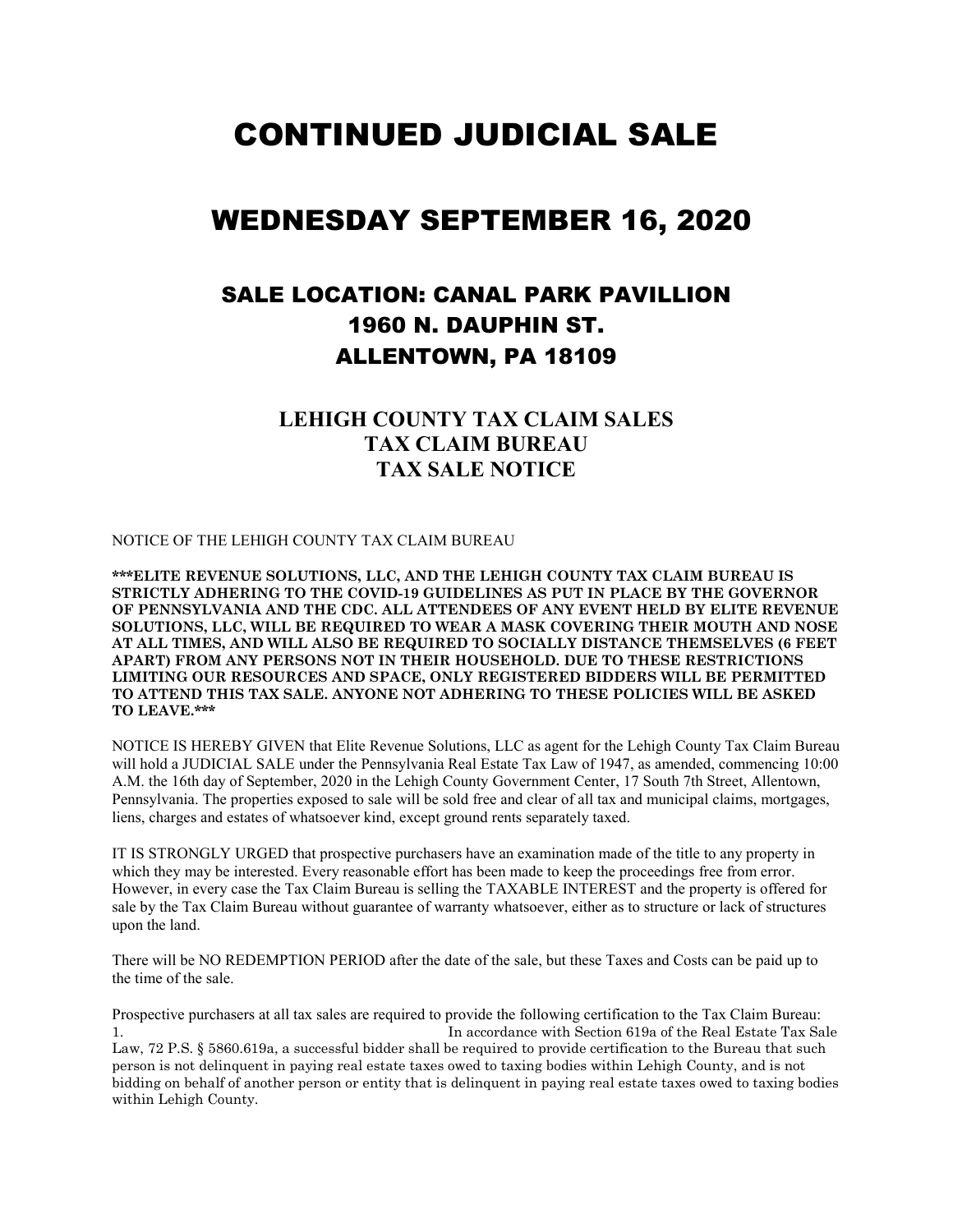2. In accordance with Section 619a of the Real Estate Tax Sale Law, 72 P.S. § 5860.619a, a successful bidder shall be required to provide certification to the Bureau that such person is not delinquent in paying municipal utility bills owed to municipalities within Lehigh County, and is not bidding on behalf of another person or entity that is delinquent in paying municipal utility bills owed to municipalities within Lehigh County.

3.Pursuant to Section 601 (d) of the Real Estate Tax Sale Law, 72 P.S. § 5860.601 (d), prospective bidders must certify that they have not had a landlord license revoked in any municipality in Lehigh County and that they are not acting as an agent for a person whose landlord license has been revoked.

In accordance with Section 618 of the Real Estate Tax Sale Law, 72 P.S. § 5860.618, the owner shall not be permitted to repurchase said property.

TERMS OF SALE: Payment of the bid price along with transfer taxes and recording costs shall be due and owing as soon as the sale is completed. Transfer taxes are not included in the bid price and will be added to the winning bid, and will be based on the higher of the bid price or the assessed value. In the event that the full bid amount along with transfer taxes and recording fees is not paid before the close of business on the day of the sale, the sale will be voided and the bidder shall not be permitted to bid on any properties in future sales. In the event that a successful bidder tenders a bad check to the Tax Claim Bureau when purchasing a property in any sale the bidder shall not be permitted to bid on any properties in future sales and the matter shall be referred to the Lehigh County District Attorney's Office for prosecution under the Pennsylvania Crimes Code, 18 Pa. C.S.A. § 4105 which may lead to a CONVICTION OF A FELONY OF THE THIRD DEGREE.

INSTRUCTIONS: Any person whose property is included in the list and being exposed to Public Sale, who believes that by reason of some defect said property should not be exposed to sale, should immediately make known their reason to the Tax Claim Bureau, either in person or by agent.

The County of Lehigh does not discriminate on the basis of race, color, national origin, sex, religion, age, disability or familial status in employment or the provision of services.

Any questions regarding the Judicial Sale should be directed to the Lehigh County Tax Claim Bureau at (610) 782- 3119.

Prospective bidders must register prior to the sale. **NO REGISTRATION WILL BE TAKEN ON THE DAY OF THE SALE.** Registration and certification forms are available in the Tax Claim Bureau and online at www.lehighcountytaxclaim.com. All prospective bidders must present one (1) form of photo identification at the time of registration and on the date of the sale. Failure to present photo identification at the time of registration will prevent a prospective bidder from being registered to bid. Failure to present photo identification on the date of the sale will prevent the bidder from receiving his bidder number and thus barring the registered bidder from having the opportunity to bid on property. **Only the registered bidder may bid at the sale using the bidder number provided by the Bureau. Use of the bidder number by individuals other than the registered bidder is prohibited and may nullify a successful bid.**

**\*\*\*\*\*Immediately upon conclusion of the sale, a deposit of \$1,000.00 or the bid amount, whichever is higher, must be made via certified funds, money order or cash to Elite Revenue Solutions, LLC by each successful bidder immediately upon the closing of bidding for each parcel. Failure to make said deposit will result in nullification of the bid and the property will be re-auctioned to a new bidder. In the event that the deposit is made but the bidder does not return to pay the balance by 12:00pm on September 17th, 2020, the bid will be nullified, the deposit will be forfeited, the bidder will be barred from future sales, and the property will be offered to the second-highest bidder or relisted at the next Judicial sale. The remainder of the successful bid must be paid by 12:00pm on September 17, 2020 via certified funds, cash or credit card\*\*\*\*\***

**The second-highest bidder will be contacted by telephone the morning of September 17, 2020 and will be offered the parcel at the HIGHEST bid in the event the winning bidder failed to make full payment on the date of sale. The second-highest bidder may decline without any penalty whatsoever, or may accept and make payment by 4:00 p.m. on Friday, September 18, 2020.**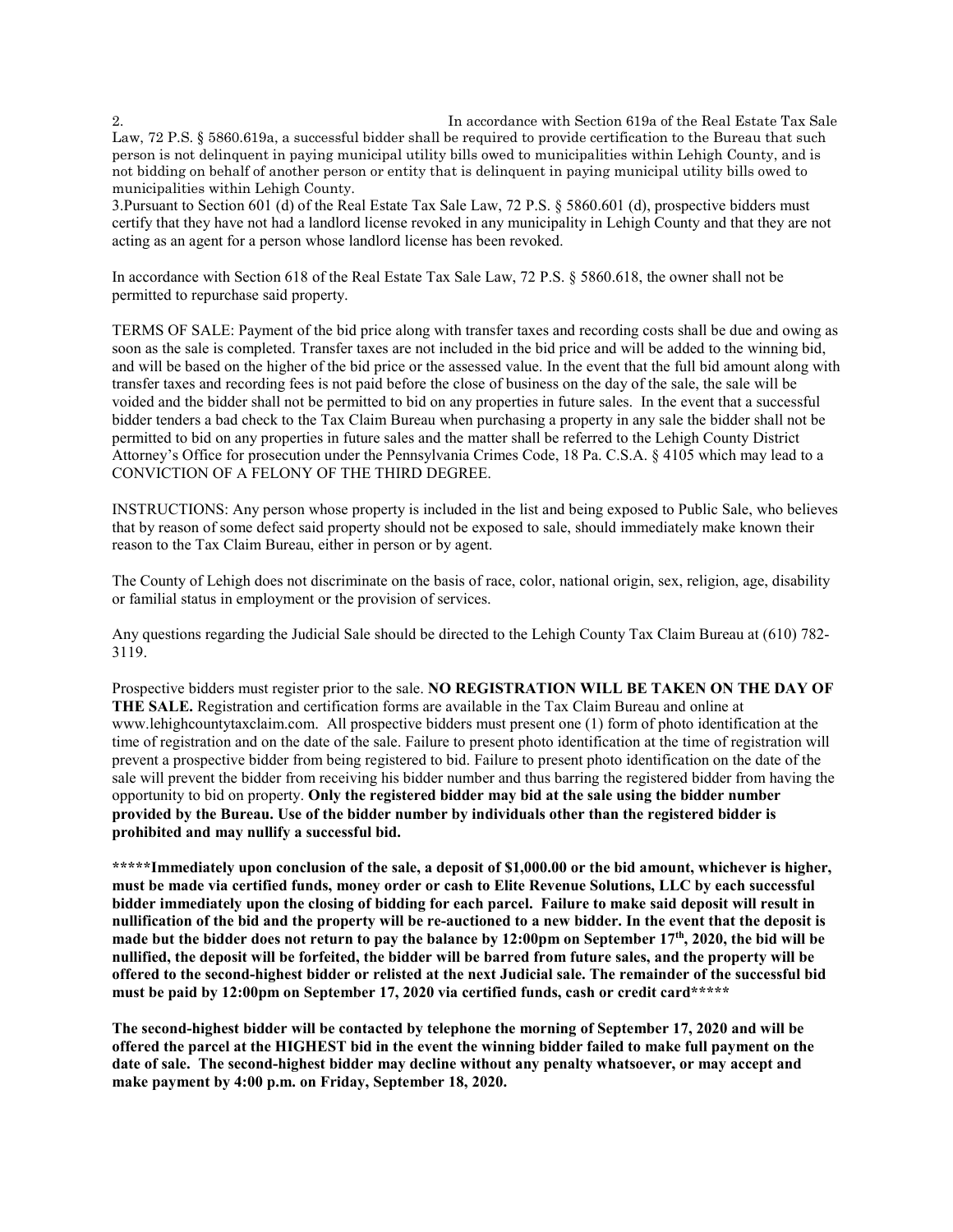Petitioner exposed certain parcels of land to Upset Sale on September 19, 2018, upon delinquent tax claims filed for the tax year 2016, *inter alia,* notice of the 2018 Upset Sale was advertised in the Lehigh Law Journal and The Morning Call on August 10, 2018 and the Lehigh Valley Press on August 15, 2018; September 20, 2017, upon delinquent tax claims filed for the tax year 2015, *inter alia*, notice of the 2017 Upset Sale was advertised in the Lehigh Law Journal and The Morning Call on August 9, 2017 and the Lehigh Valley Press on August 11, 2017; September 14, 2016, upon delinquent tax claims filed for the tax year 2014, *inter alia*, notice of the 2016 Upset Sale was advertised in the Lehigh Law Journal and The Morning Call on August 10, 2016 and the Lehigh Valley Press on August 12, 2016.

An upset price was set for each such parcel exposed to sale, in accordance with the Act, however the following properties were not sold at the Upset Sale, because the upset sale price was not obtained: